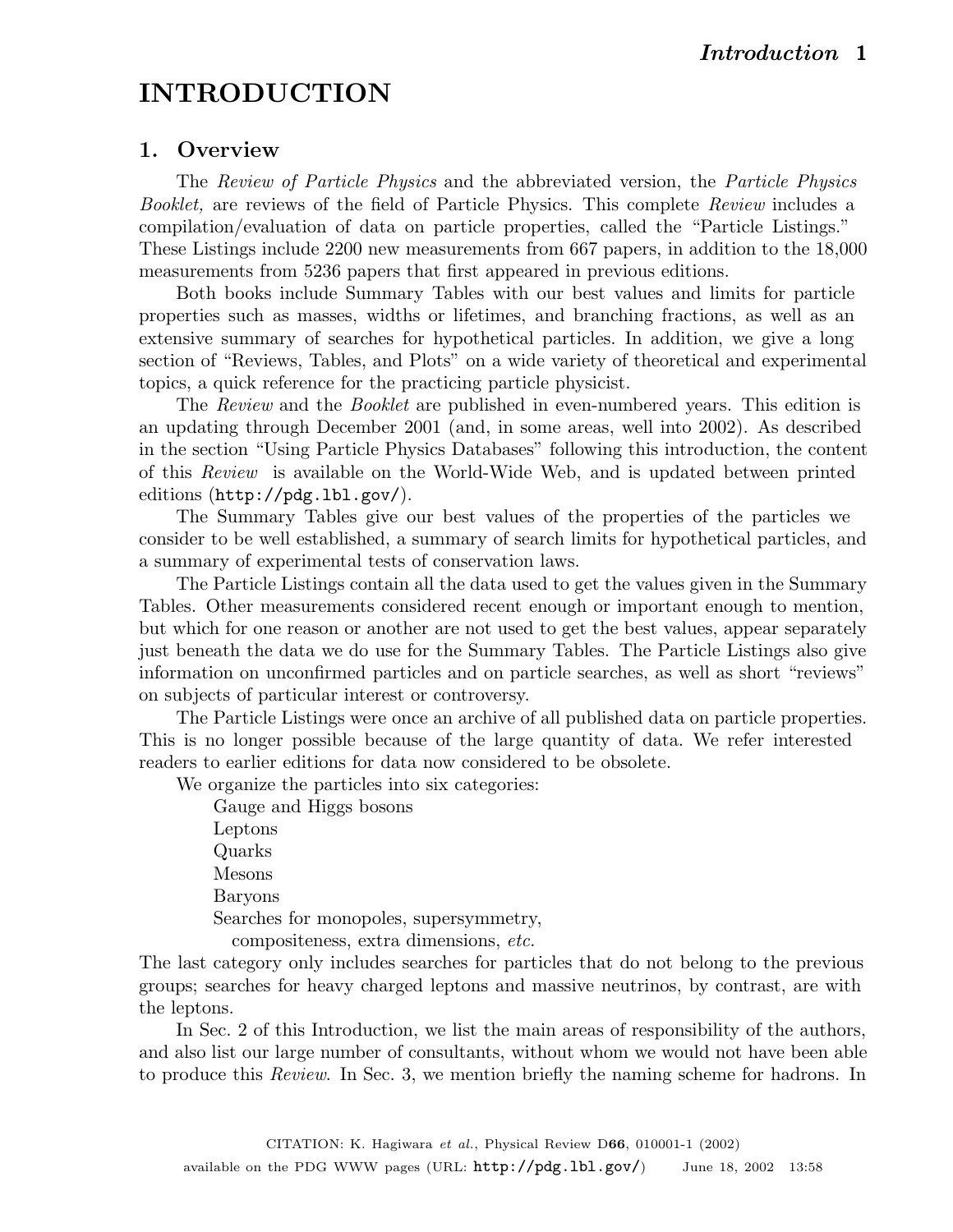Sec. 4, we discuss our procedures for choosing among measurements of particle properties and for obtaining best values of the properties from the measurements.

The accuracy and usefulness of this Review depend in large part on interaction between its users and the authors. We appreciate comments, criticisms, and suggestions for improvements of any kind. Please send them to the appropriate author, according to the list of responsibilities in Sec. 2 below, or to the LBNL addresses below.

To order a copy of the Review or the Particle Physics Booklet from North and South America, Australia, and the Far East, write to

Particle Data Group, MS 50R6008 Lawrence Berkeley National Laboratory Berkeley, CA 94720-8166, USA or via the WWW from LBNL

(http://pdg.lbl.gov/pdgmail)

or send e-mail to PDG@LBL.GOV.

To order more than one copy of the Review or booklet, write to Anne Fleming Technical Information Division, MS 50B4206 Lawrence Berkeley National Laboratory Berkeley, CA 94720-8151, USA or send e-mail to ASFLEMING@LBL.GOV.

From all other areas, write to

CERN Scientific Information Service CH-1211 Geneva 23 Switzerland or via the WWW from CERN (http://weblib.cern.ch/publreq.php)

### **2. Authors and consultants**

The authors' main areas of responsibility are shown below: \* Asterisk indicates the person to contact with questions or comments

Gauge and Higgs bosons

| $\gamma$     | C. Grab, D.E. Groom*                   |
|--------------|----------------------------------------|
| Gluons       | R.M. Barnett,* A.V. Manohar            |
| Graviton     | $D.E. Groom*$                          |
| W, Z         | C. $\text{Caso}^*$ A. $\text{Gurtu}^*$ |
| Higgs bosons | K. Hikasa, M.L. Mangano*               |
| Heavy bosons | C. Kolda,* M. Tanabashi, T.G. Trippe   |
| Axions       | J. March-Russell,* H. Murayama         |
|              |                                        |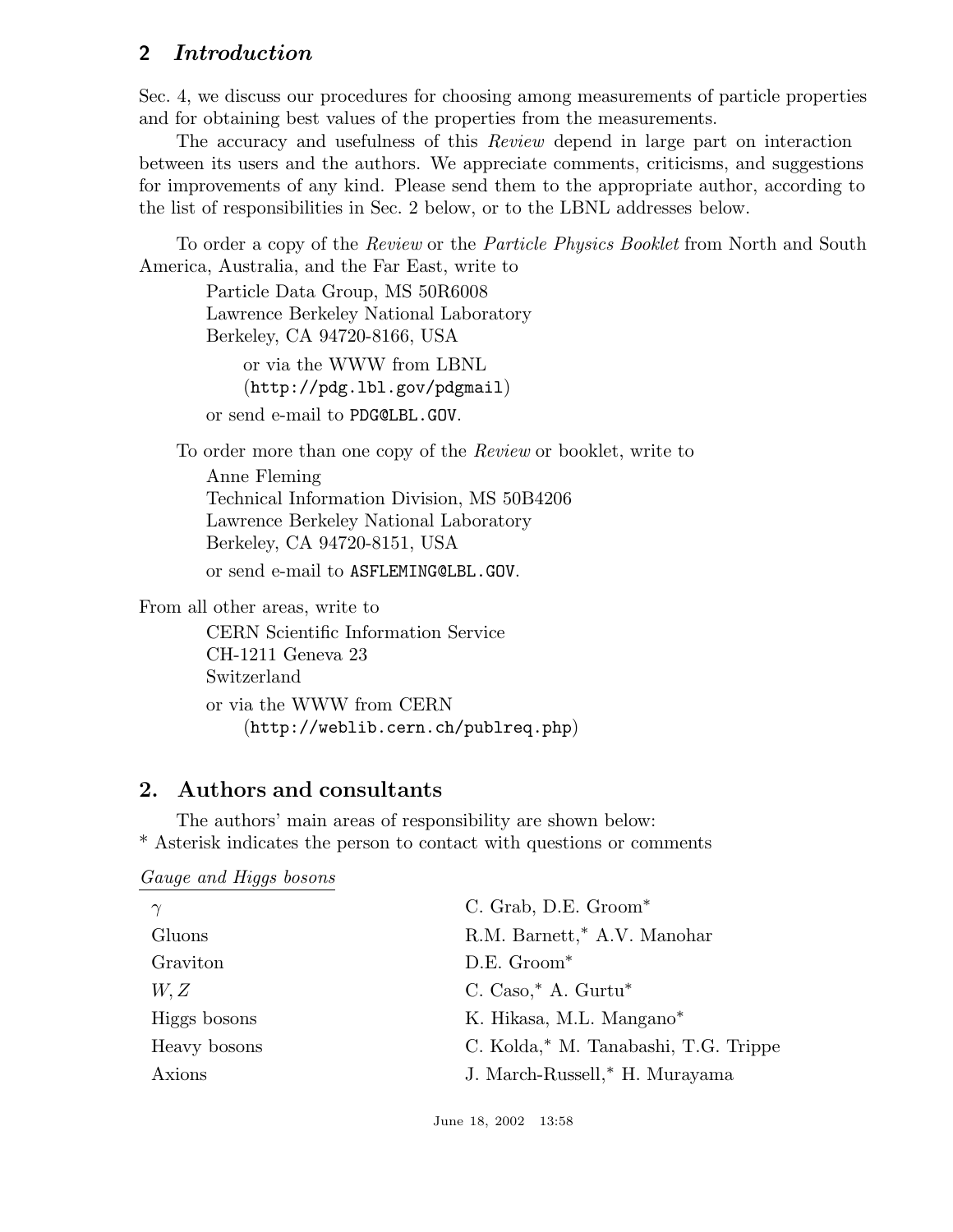| Leptons            |                                                                                                                                                 |
|--------------------|-------------------------------------------------------------------------------------------------------------------------------------------------|
| <b>Neutrinos</b>   | M. Goodman, D.E. Groom, R. Miquel,*<br>K. Nakamura, K.A. Olive, A. Piepke,<br>P. Vogel                                                          |
| $e, \mu$           | C. Grab, D.E. Groom*                                                                                                                            |
| $\nu_{\tau}, \tau$ | D.E. Groom, K.G. Hayes, K. Mönig*                                                                                                               |
| Quarks             |                                                                                                                                                 |
| Quarks             | R.M. Barnett,* A.V. Manohar                                                                                                                     |
| Top quark          | J.L. Feng,* K. Hagiwara, T.G. Trippe                                                                                                            |
| $b^{\prime}$       | J.L. Feng,* K. Hagiwara, T.G. Trippe                                                                                                            |
| Free quark         | D.E. Groom*                                                                                                                                     |
| <u>Mesons</u>      |                                                                                                                                                 |
| $\pi$              | C. Grab, D.E. Groom*                                                                                                                            |
| $\eta$             | $C.$ Grab, C.G. Wohl $*$                                                                                                                        |
| Unstable mesons    | M. Aguilar-Benitez, C. Amsler, M. Doser,*<br>S. Eidelman, J.J. Hernández-Rey,<br>A. Masoni, S. Navas, C. Patrignani, M. Roos,<br>N.A. Törnqvist |
| $K$ (stable)       | G. Conforto, T.G. Trippe <sup>*</sup>                                                                                                           |
| $D$ (stable)       | P.R. Burchat, C.G. Wohl*                                                                                                                        |
| $B$ (stable)       | L. Gibbons, K. Honscheid, W.-M. Yao*                                                                                                            |
|                    |                                                                                                                                                 |

Baryons

Miscellaneous searches

| Stable baryons   | C. Grab, C.G. Wohl $*$                |
|------------------|---------------------------------------|
| Unstable baryons | D.M. Manley, C.G. Wohl,* R.L. Workman |
| Charmed baryons  | D. Asner, P.R. Burchat, C.G. Wohl*    |
| Bottom baryons   | L. Gibbons, K. Honscheid, W.-M. Yao*  |
|                  |                                       |

Monopole D.E. Groom∗ Supersymmetry M.L. Mangano,∗ J. March-Russell, H. Murayama, K.A. Olive, L. Pape Technicolor M. Tanabashi, J. Terning,∗ T.G. Trippe Compositeness M. Tanabashi, J. Terning,∗ T.G. Trippe Extra Dimensions C.D. Carone, J.L. Feng, C. Kolda, J. March-Russell∗ WIMPs and Other J.L. Feng,<sup>\*</sup> K. Hikasa, T.G. Trippe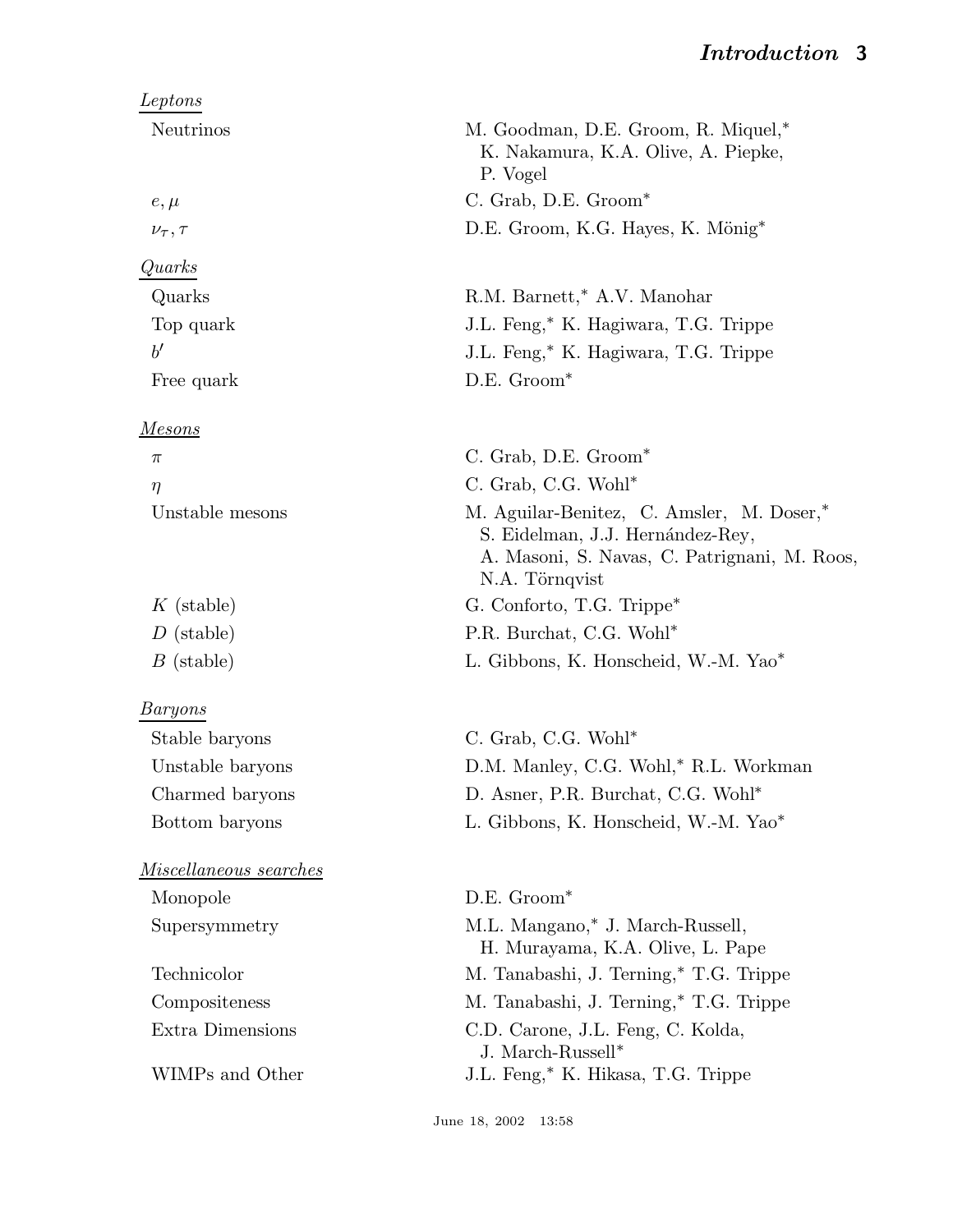Reviews, tables, figures, and formulae

R.M. Barnett, D.E. Groom, R. Miquel, T.G. Trippe, C.G. Wohl, W.-M. Yao

Technical support

B. Armstrong,∗ P.S. Gee,

K.S. Lugovsky, S.B. Lugovsky, V.S. Lugovsky

The Particle Data Group benefits greatly from the assistance of some 700 physicists who are asked to verify every piece of data entered into this Review. Of special value is the advice of the PDG Advisory Committee which meets annually and thoroughly reviews all aspects of our operation. The members of the 2002 committee will be:

R. Voss (CERN), Chair H. Aihara (Tokyo) P. Drell (SLAC) M. Whalley (Durham) P. Zerwas (DESY)

We have especially relied on the expertise of the following people for advice on particular topics:

- M.N. Achasov (BINP, Novosibirsk)
- L. Addis (SLAC)
- S.I. Alekhin (COMPAS Group, IHEP, Serpukhov)
- T. Appelquist (Yale University)
- G. Azuelos (University of Montreal)
- J.N. Bahcall (IAS, Princeton)
- E. Barberis (LBNL, Northeastern University)
- A.R. Barker (University of Colorado)
- T. Barnes (University of Tennessee)
- S. Barr (Bartol, Delaware)
- J.-L. Basdevant (University of Paris)
- J. Beacom (FNAL)
- E. Berger (ANL)
- S. Bethke (MPI, Munich)
- A. Bettini (Lab Naz. di Gran Sasso dell'INFN)
- I.I. Bigi (Notre Dame University)
- S. Bilenky (Joint Inst. for Nuclear Research, Dubna)
- M. Billing (Cornell University)
- E. Blucher (University of Chicago)
- A.E. Bondar (BINP, Novosibirsk)
- R.A. Briere (Harvard University)
- T. Browder (University of Hawaii)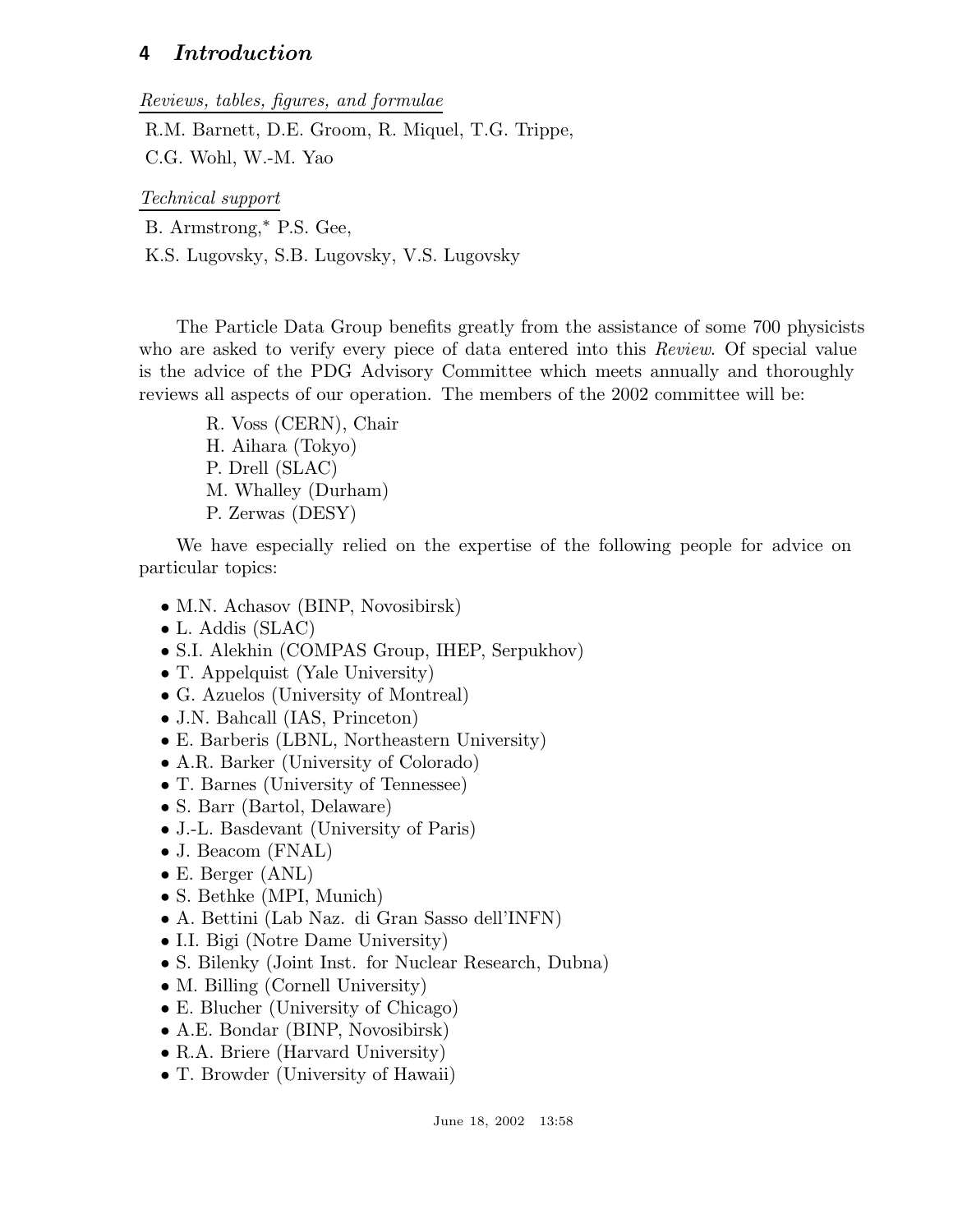- O. Bruening (CERN)
- D. Bryman (TRIUMF)
- G. Buchalla (CERN)
- A. Buras (Tech. University of Munich)
- S.V. Burdin (BINP, Novosibirsk)
- P. Burrows (Oxford University)
- S. Catani (CERN)
- M. Cavalli-Sforza (Barcelona, IFAE)
- F. Cerutti (CERN)
- D. Chakraborty (Northern Illinois University)
- M. Chanowitz (LBNL)
- M. Chen (Queens University, Canada)
- E.D. Commins (University of California, Berkeley)
- P. Coyle (CPP, Marseille)
- R. Culberston (FNAL)
- R.H. Dalitz (Oxford University)
- A. De Roeck (CERN)
- L. Di Ciaccio (LAPP, Annecy)
- B. Dobrescu (Yale University)
- J. Donoghue (University of Massachusetts, Amherst)
- H. Dreiner (University of Bonn)
- V.P. Druzhinin (BINP, Novosibirsk)
- K. Ecklund (Cornell University)
- R.K. Ellis (Fermilab)
- A. Falk (Johns Hopkins University)
- T. Ferbel (Rochester University)
- G. Fogli (INFN Bari, Italy)
- S.J. Freedman (University of California, Berkeley)
- H. Fritzsch (University of Munich)
- F. Gabbiani (Duke University)
- H. Georgi (Harvard University)
- A. Glazov (University of Chicago)
- H. Greenlee (Fermilab)
- E.M. Gullikson (LBNL)
- R. Gupta (LANL)
- R. Hagstrom (ANL)
- L. Hall (LBNL)
- R. Harris (Fermilab)
- R. Hawkings (CERN)
- J. Imazato (KEK)
- G. Isidori (INFN, Frascati)
- P.M. Ivanov (BINP, Novosibirsk)
- Yu.M. Ivanov (Petersburg Nuclear Physics Inst.)
- F. James (CERN)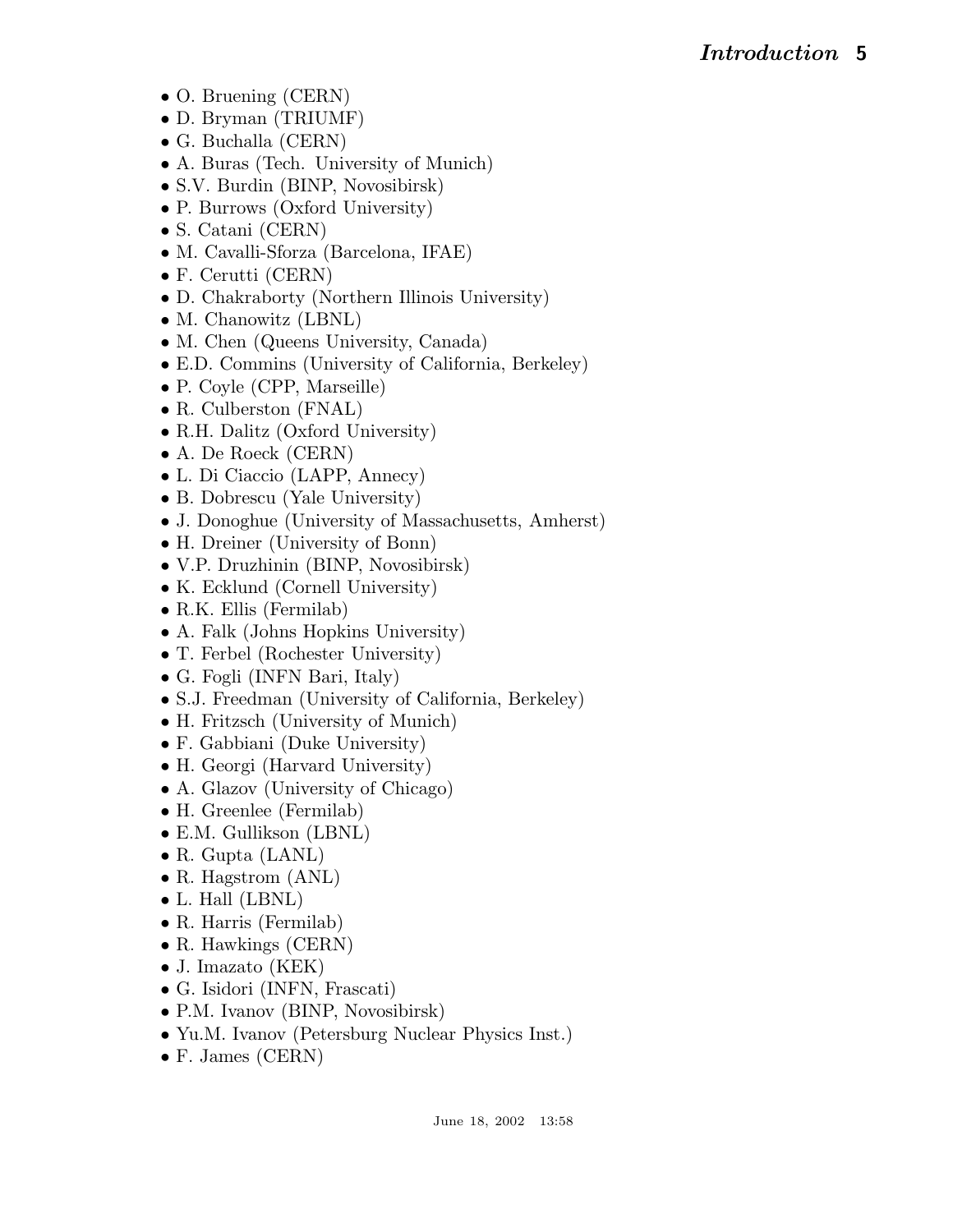- H. Jawahery (University of Maryland)
- S. Kayser (Fermilab)
- R.W. Kenney (LBNL)
- M. Klein (DESY)
- B. Klima (Fermilab)
- E.A. Kravchenko (INP, Novosibirsk)
- R. Krichner (CFA, Harvard University)
- P.P. Krokovny (BINP, Novosibirsk)
- A. Kronfeld (Fermilab)
- Yu.G. Kudenko (INR, Moscow)
- G. Landsberg (Brown University)
- K. Lane (Boston University)
- E.B. Levichev (BINP, Novosibirsk)
- W. Lewis (LANL)
- Z. Ligeti (LBNL)
- E.V. Linder (LBNL)
- E. Lisi (INFN Bari, Italy)
- G.R. Lynch (LBNL)
- K. Maltman (York University)
- W.C. Martin (NIST)
- A. McDonald (Queens University, Canada)
- P. McNamara (University of Wisconsin )
- M. Messier (Harvard University)
- P. Meyers (Princeton University)
- A. Milsztajn (DAPNIA, Saclay)
- R. Mohapatra (University of Maryland)
- P.J. Mohr (NIST)
- D. Morgan (Rutherford Appleton Lab)
- H.-G. Moser (Max-Planck-Inst. für Physik, München)
- H.N. Nelson (University of California, Santa Barbara)
- M. Neubert (Cornell University)
- Y. Nir (Weizmann Institutute)
- Y. Nomura (LBNL)
- H. O'Connell (SLAC)
- K. Oide (KEK)
- S. Olsen (University of Hawaii)
- F. Paige (Brookhaven National Lab)
- S. Pakvasa (Hawaii)
- F. Parodi (University of Genova)
- R. Partridge (Brown University)
- M. Paulini (Carnegie Mellon University)
- R. Peccei (University of California, Los Angeles)
- M.R. Pennington (University of Durham)
- M. Perelstein (LBNL)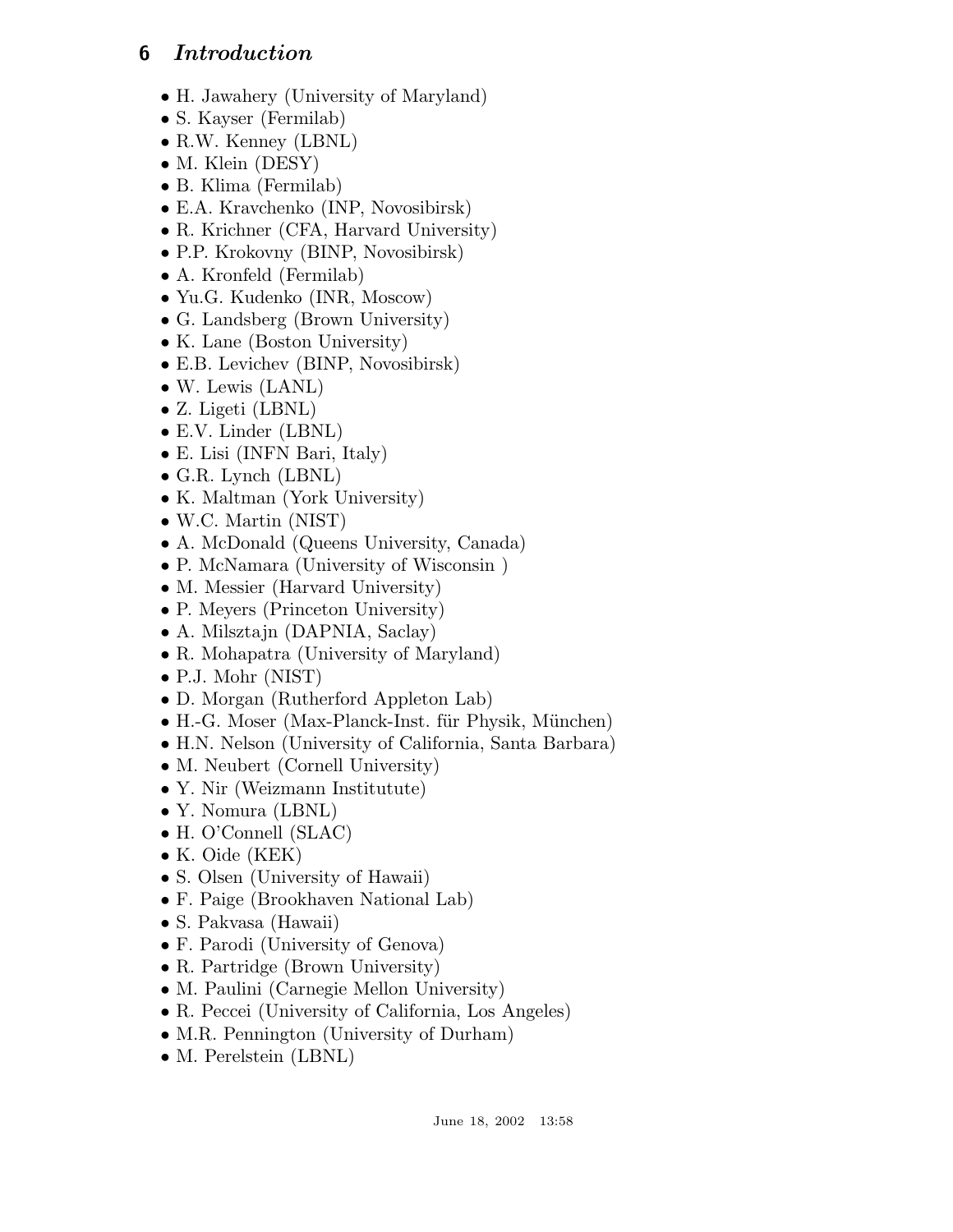- A. Pierce (LBNL)
- S. Pokorski (University of Warsaw)
- F. Porter (California Institute of Technology)
- J. Primack (University of California, Santa Cruz)
- A. Read (University of Oslo)
- P.L. Richards (University of California, Berkeley)
- J. Richman (University of California, Santa Barbara)
- T. Rizzo (SLAC)
- B.L. Roberts (Boston University)
- B.P. Roe (University of Michigan)
- S. Rolli (Tufts University)
- R. Roser (Fermilab)
- J.L. Rosner (University of Chicago)
- P. Roudeau (LAL, Orsay)
- G. Rudolph (University of Innsbruck)
- J. Rutherford (University of Arizona)
- P. Savard (University of Toronto)
- G. Schierholz (DESY)
- J.T. Seeman (SLAC)
- Yu.M. Shatunov (BINP, Novosibirsk)
- C. Shepherd-Themistocleous (University of Cambridge)
- M. Shochet (University of Chicago)
- R. Shrock (SUNY, Stonybrook)
- M. Smy (University of California, Irvine)
- P. Sokolsky (University of Utah)
- T. Stelzer (University of Illinois, Urbana)
- A. Stocchi (Orsay, LAL)
- S.L. Stone (Syracuse University)
- S.I. Striganov (COMPAS Group, IHEP, Serpukhov)
- M. Strovink (LBNL)
- R. Sundrum (Johns Hopkins University)
- B.N. Taylor (NIST)
- C. Tully (Princeton University)
- F. Vissani (Lab Naz. di Gran Sasso dell'INFN)
- P.V. Vorobyov (BINP, Novosibirsk)
- R. Voss (CERN)
- C. Wagner (Argonne; University of Chicago)
- Y. Wah (University of Chicago)
- H. Wahl (CERN)
- C. Weinheimer (University of Mainz)
- C. Weiser (CERN)
- J. Wells (University of California, Davis)
- M. Whalley (University of Durham)
- F. Willeke (DESY)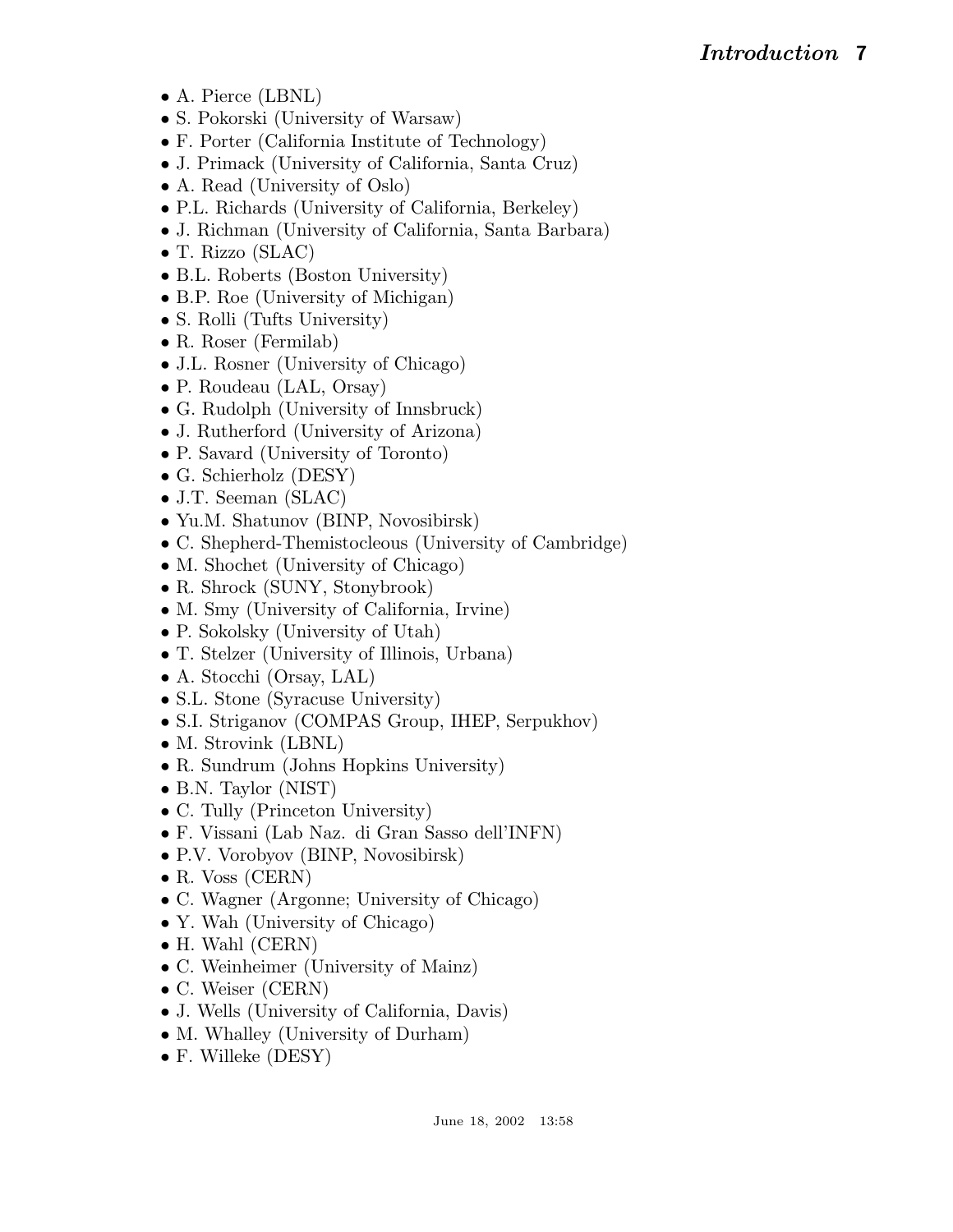- B. Winstein (University of Chicago)
- A.M. Zaytsev (IHEP, Protvino)
- M. Zeller (Yale University)
- P. Zerwas (DESY)
- C. Zhang (IHEP, Beijing)
- K. Zuber (University of Dortmund)
- F. Zwirner (University of Rome)

# **3. Naming scheme for hadrons**

We introduced in the 1986 edition [2] a new naming scheme for the hadrons. Changes from older terminology affected mainly the heavier mesons made of  $u, d$ , and  $s$  quarks. Otherwise, the only important change to known hadrons was that the  $F^{\pm}$  became the  $D_s^{\pm}$ . None of the lightest pseudoscalar or vector mesons changed names, nor did the  $c\overline{c}$  or bb mesons (we do, however, now use  $\chi_c$  for the  $c\bar{c} \chi$  states), nor did any of the established baryons. The Summary Tables give both the new and old names whenever a change has occurred.

The scheme is described in "Naming Scheme for Hadrons" (p. 1) of this Review.

We give here our conventions on type-setting style. Particle symbols are italic (or slanted) characters:  $e^-$ , p,  $\Lambda$ ,  $\pi^0$ ,  $K_L$ ,  $\overline{D_s^+}$ , b. Charge is indicated by a superscript:  $\overline{B}^-$ ,  $\Delta^{++}$ . Charge is not normally indicated for p, n, or the quarks, and is optional for neutral isosinglets:  $\eta$  or  $\eta^0$ . Antiparticles and particles are distinguished by charge for charged leptons and mesons:  $\tau^+$ , K<sup>-</sup>. Otherwise, distinct antiparticles are indicated by a bar (overline):  $\overline{\nu}_{\mu}$ ,  $\overline{t}$ ,  $\overline{p}$ ,  $\overline{K}^{0}$ , and  $\overline{\Sigma}^{+}$  (the antiparticle of the  $\Sigma^{-}$ ).

# **4. Procedures**

**4.1.** *Selection and treatment of data*: The Particle Listings contain all relevant data known to us that are published in journals. With very few exceptions, we do not include results from preprints or conference reports. Nor do we include data that are of historical importance only (the Listings are not an archival record). We search every volume of 20 journals through our cutoff date for relevant data. We also include later published papers that are sent to us by the authors (or others).

In the Particle Listings, we clearly separate measurements that are used to calculate or estimate values given in the Summary Tables from measurements that are not used. We give explanatory comments in many such cases. Among the reasons a measurement might be excluded are the following:

- It is superseded by or included in later results.
- No error is given.
- It involves assumptions we question.
- It has a poor signal-to-noise ratio, low statistical significance, or is otherwise of poorer quality than other data available.
- It is clearly inconsistent with other results that appear to be more reliable. Usually we then state the criterion, which sometimes is quite subjective, for selecting "more reliable" data for averaging. See Sec. 4.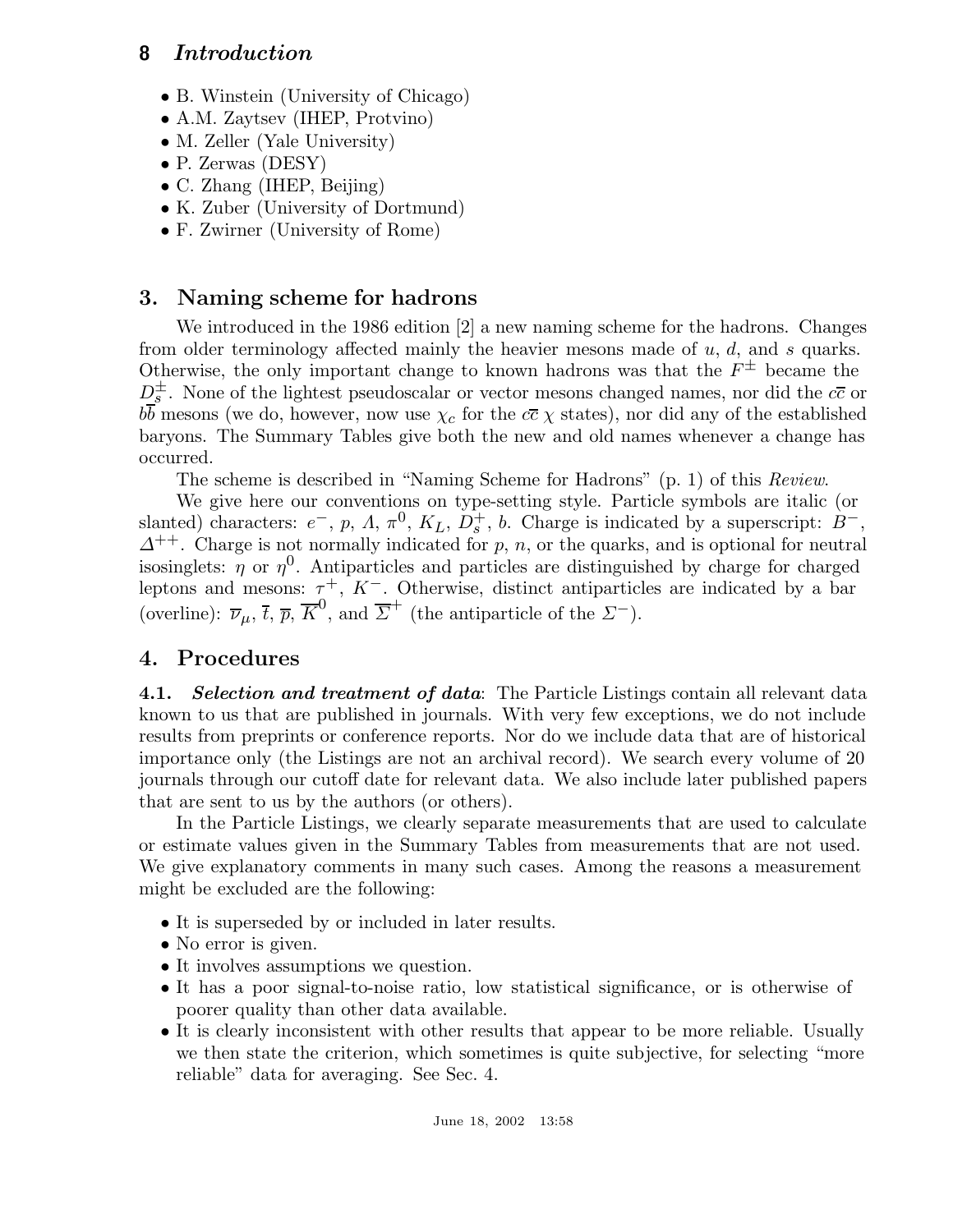- It is not independent of other results.
- It is not the best limit (see below).
- It is quoted from a preprint or a conference report.

In some cases, none of the measurements is entirely reliable and no average is calculated. For example, the masses of many of the baryon resonances, obtained from partial-wave analyses, are quoted as estimated ranges thought to probably include the true values, rather than as averages with errors. This is discussed in the Baryon Particle Listings.

For upper limits, we normally quote in the Summary Tables the strongest limit. We do not average or combine upper limits except in a very few cases where they may be re-expressed as measured numbers with Gaussian errors.

As is customary, we assume that particle and antiparticle share the same spin, mass, and mean life. The Tests of Conservation Laws table, following the Summary Tables, lists tests of CPT as well as other conservation laws.

We use the following indicators in the Particle Listings to tell how we get values from the tabulated measurements:

- OUR AVERAGE—From a weighted average of selected data.
- OUR FIT—From a constrained or overdetermined multiparameter fit of selected data.
- OUR EVALUATION—Not from a direct measurement, but evaluated from measurements of related quantities.
- OUR ESTIMATE—Based on the observed range of the data. Not from a formal statistical procedure.
- OUR LIMIT—For special cases where the limit is evaluated by us from measured ratios or other data. Not from a direct measurement.

An experimentalist who sees indications of a particle will of course want to know what has been seen in that region in the past. Hence we include in the Particle Listings all reported states that, in our opinion, have sufficient statistical merit and that have not been disproved by more reliable data. However, we promote to the Summary Tables only those states that we feel are well established. This judgment is, of course, somewhat subjective and no precise criteria can be given. For more detailed discussions, see the minireviews in the Particle Listings.

**4.2.** *Averages and fits*: We divide this discussion on obtaining averages and errors into three sections: (1) treatment of errors; (2) unconstrained averaging; (3) constrained fits.

**4.2.1.** Treatment of errors: In what follows, the "error"  $\delta x$  means that the range  $x \pm \delta x$ is intended to be a  $68.3\%$  confidence interval about the central value x. We treat this error as if it were Gaussian. Thus when the error is Gaussian,  $\delta x$  is the usual one standard deviation  $(1\sigma)$ . Many experimenters now give statistical and systematic errors separately, in which case we usually quote both errors, with the statistical error first. For averages and fits, we then add the the two errors in quadrature and use this combined error for  $\delta x$ .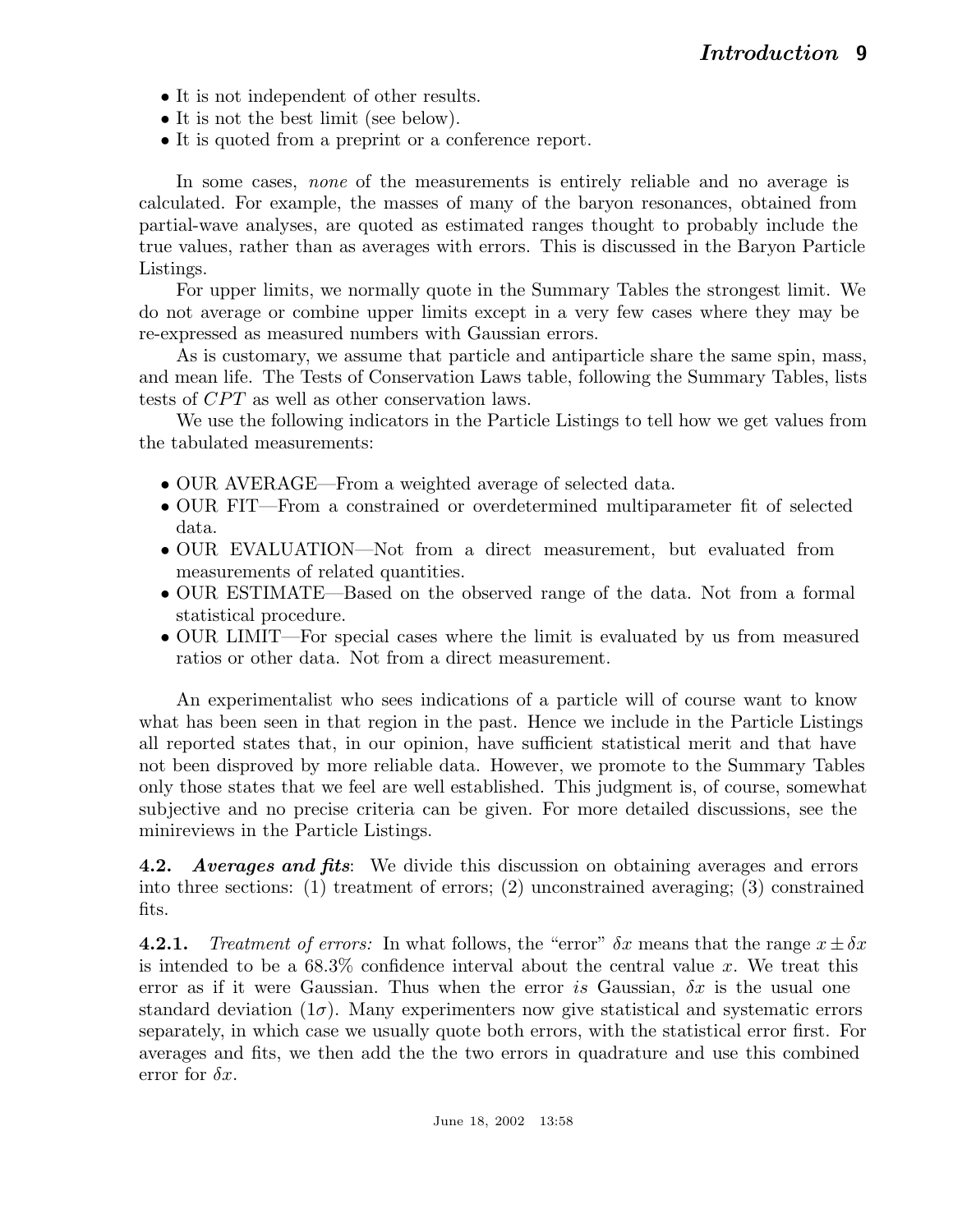When experimenters quote asymmetric errors  $(\delta x)^+$  and  $(\delta x)^-$  for a measurement x, the error that we use for that measurement in making an average or a fit with other measurements is a continuous function of these three quantities. When the resultant average or fit  $\overline{x}$  is less than  $x - (\delta x)^{-}$ , we use  $(\delta x)^{-}$ ; when it is greater than  $x + (\delta x)^{+}$ , we use  $(\delta x)^{+}$ . In between, the error we use is a linear function of x. Since the errors we use are functions of the result, we iterate to get the final result. Asymmetric output errors are determined from the input errors assuming a linear relation between the input and output quantities.

In fitting or averaging, we usually do not include correlations between different measurements, but we try to select data in such a way as to reduce correlations. Correlated errors are, however, treated explicitly when there are a number of results of the form  $A_i \pm \sigma_i \pm \Delta$  that have identical systematic errors  $\Delta$ . In this case, one can first average the  $A_i \pm \sigma_i$  and then combine the resulting statistical error with  $\Delta$ . One obtains, however, the same result by averaging  $A_i \pm (\sigma_i^2 + \Delta_i^2)^{1/2}$ , where  $\Delta_i = \sigma_i \Delta [\sum (1/\sigma_j^2)]^{1/2}$ . This procedure has the advantage that, with the modified systematic errors  $\Delta_i$ , each measurement may be treated as independent and averaged in the usual way with other data. Therefore, when appropriate, we adopt this procedure. We tabulate  $\Delta$  and invoke an automated procedure that computes  $\Delta_i$  before averaging and we include a note saying that there are common systematic errors.

Another common case of correlated errors occurs when experimenters measure two quantities and then quote the two and their difference, e.g.,  $m_1$ ,  $m_2$ , and  $\Delta = m_2 - m_1$ . We cannot enter all of  $m_1$ ,  $m_2$  and  $\Delta$  into a constrained fit because they are not independent. In some cases, it is a good approximation to ignore the quantity with the largest error and put the other two into the fit. However, in some cases correlations are such that the errors on  $m_1$ ,  $m_2$  and  $\Delta$  are comparable and none of the three values can be ignored. In this case, we put all three values into the fit and invoke an automated procedure to increase the errors prior to fitting such that the three quantities can be treated as independent measurements in the constrained fit. We include a note saying that this has been done.

**4.2.2.** Unconstrained averaging: To average data, we use a standard weighted leastsquares procedure and in some cases, discussed below, increase the errors with a "scale factor." We begin by assuming that measurements of a given quantity are uncorrelated, and calculate a weighted average and error as

$$
\overline{x} \pm \delta \overline{x} = \frac{\sum_i w_i x_i}{\sum_i w_i} \pm (\sum_i w_i)^{-1/2} , \qquad (1)
$$

where

$$
w_i = 1/(\delta x_i)^2.
$$

Here  $x_i$  and  $\delta x_i$  are the value and error reported by the *i*th experiment, and the sums run over the N experiments. We then calculate  $\chi^2 = \sum w_i (\overline{x} - x_i)^2$  and compare it with  $N-1$ , which is the expectation value of  $\chi^2$  if the measurements are from a Gaussian distribution.

If  $\chi^2/(N-1)$  is less than or equal to 1, and there are no known problems with the data, we accept the results.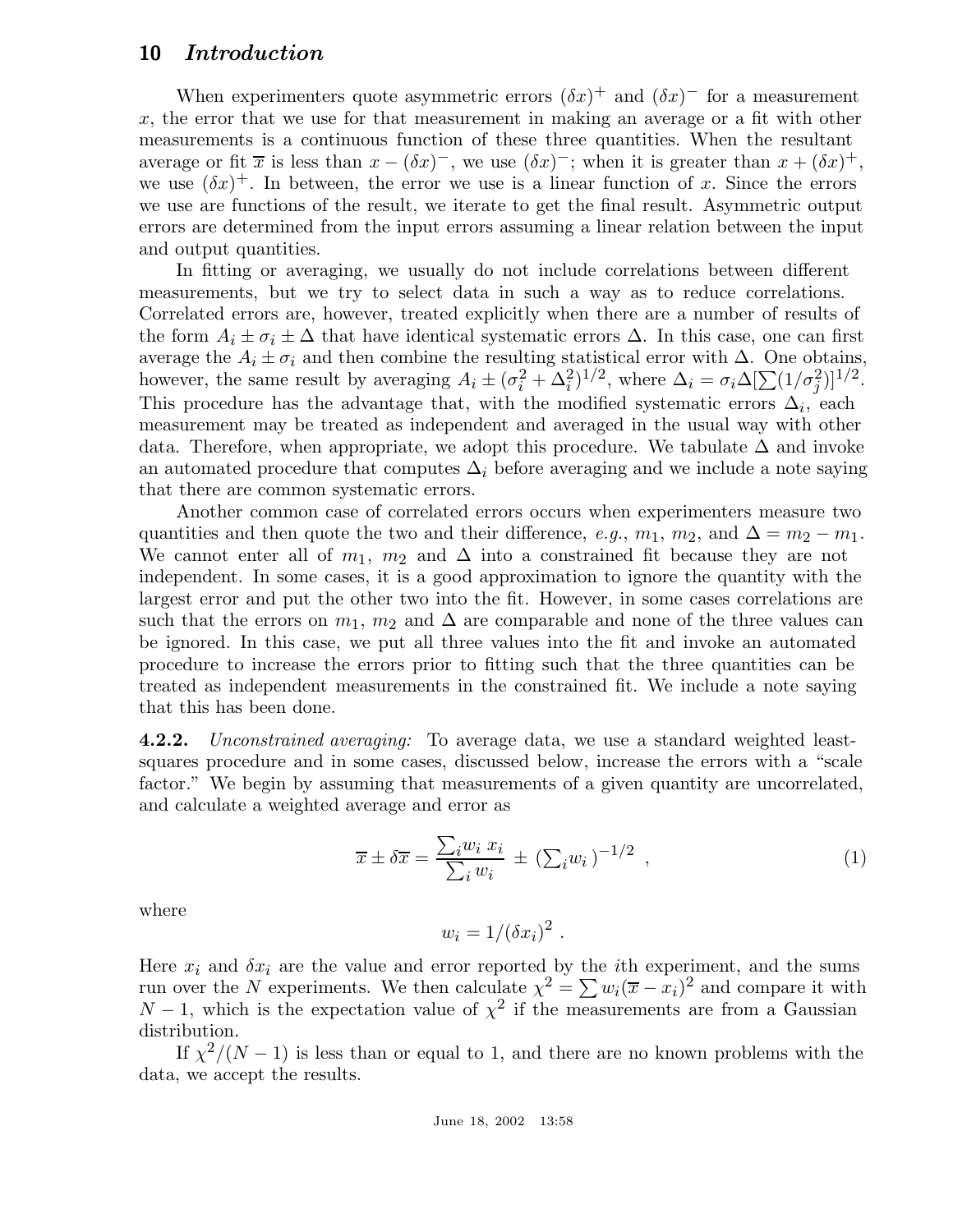If  $\chi^2/(N-1)$  is very large, we may choose not to use the average at all. Alternatively, we may quote the calculated average, but then make an educated guess of the error, a conservative estimate designed to take into account known problems with the data.

Finally, if  $\chi^2/(N-1)$  is greater than 1, but not greatly so, we still average the data, but then also do the following:

(a) We increase our quoted error,  $\delta \overline{x}$  in Eq. (1), by a scale factor S defined as

$$
S = \left[ \chi^2 / (N - 1) \right]^{1/2} \tag{2}
$$

Our reasoning is as follows. The large value of the  $\chi^2$  is likely to be due to underestimation of errors in at least one of the experiments. Not knowing which of the errors are underestimated, we assume they are all underestimated by the same factor S. If we scale up all the input errors by this factor, the  $\chi^2$  becomes  $N-1$ , and of course the output error  $\delta \overline{x}$  scales up by the same factor. See Ref. 3.

When combining data with widely varying errors, we modify this procedure slightly. We evaluate  $S$  using only the experiments with smaller errors. Our cutoff or ceiling on  $\delta x_i$  is arbitrarily chosen to be

$$
\delta_0 = 3N^{1/2} \delta \overline{x} ,
$$

where  $\delta \overline{x}$  is the unscaled error of the mean of all the experiments. Our reasoning is that although the low-precision experiments have little influence on the values  $\bar{x}$  and  $\delta \bar{x}$ , they can make significant contributions to the  $\chi^2$ , and the contribution of the high-precision experiments thus tends to be obscured. Note that if each experiment has the same error  $\delta x_i$ , then  $\delta \overline{x}$  is  $\delta x_i/N^{1/2}$ , so each  $\delta x_i$  is well below the cutoff. (More often, however, we simply exclude measurements with relatively large errors from averages and fits: new, precise data chase out old, imprecise data.)

Our scaling procedure has the property that if there are two values with comparable errors separated by much more than their stated errors (with or without a number of other values of lower accuracy), the scaled-up error  $\delta \bar{x}$  is approximately half the interval between the two discrepant values.

We emphasize that our scaling procedure for *errors* in no way affects central values. And if you wish to recover the unscaled error  $\delta \overline{x}$ , simply divide the quoted error by S.

(b) If the number M of experiments with an error smaller than  $\delta_0$  is at least three, and if  $\chi^2/(M-1)$  is greater than 1.25, we show in the Particle Listings an ideogram of the data. Figure 1 is an example. Sometimes one or two data points lie apart from the main body; other times the data split into two or more groups. We extract no numbers from these ideograms; they are simply visual aids, which the reader may use as he or she sees fit.

Each measurement in an ideogram is represented by a Gaussian with a central value  $x_i$ , error  $\delta x_i$ , and area proportional to  $1/\delta x_i$ . The choice of  $1/\delta x_i$  for the area is somewhat arbitrary. With this choice, the center of gravity of the ideogram corresponds to an average that uses weights  $1/\delta x_i$  rather than the  $(1/\delta x_i)^2$  actually used in the averages. This may be appropriate when some of the experiments have seriously underestimated systematic errors. However, since for this choice of area the height of the Gaussian for each measurement is proportional to  $(1/\delta x_i)^2$ , the peak position of the ideogram will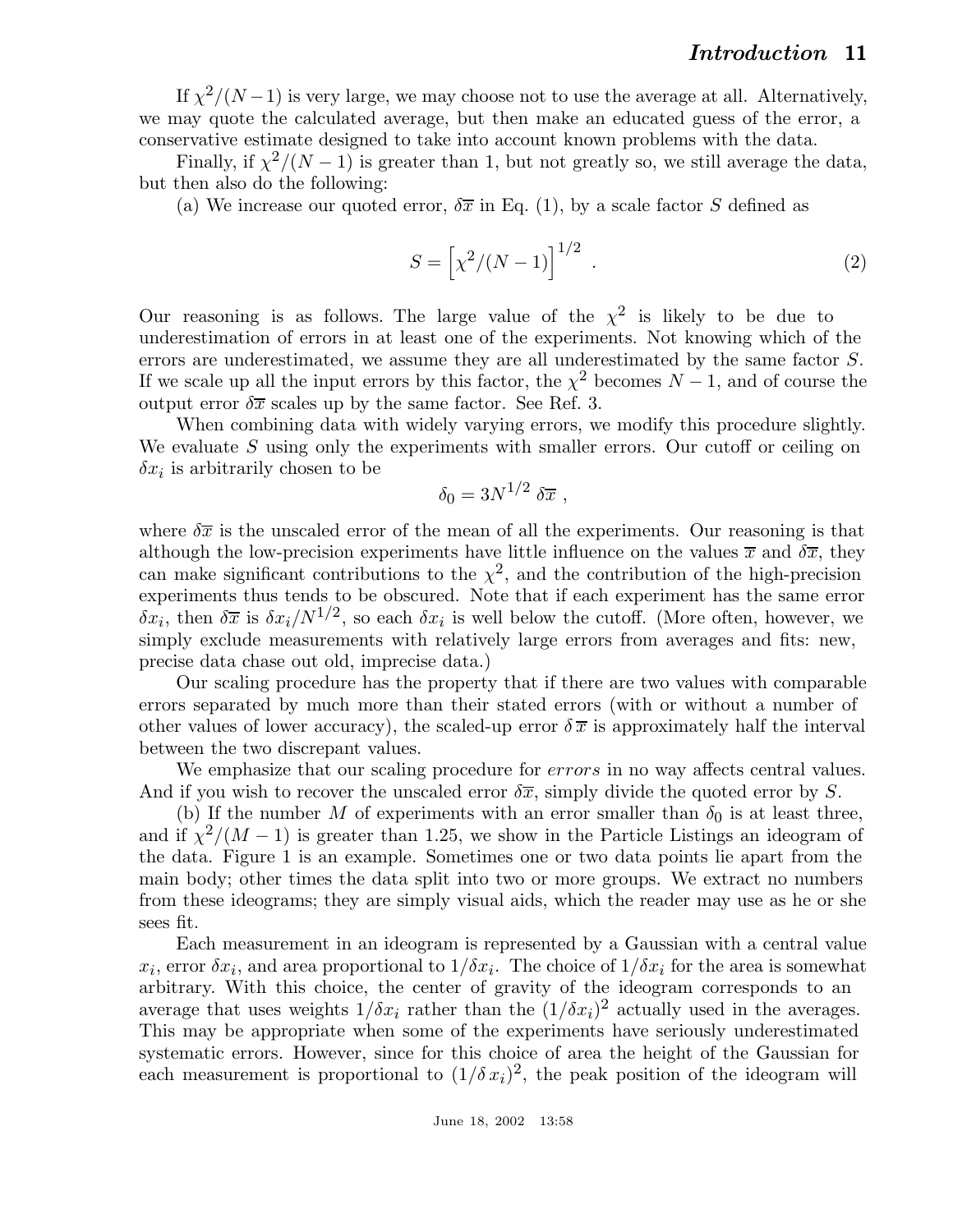

**Figure 1:** A typical ideogram. The arrow at the top shows the position of the weighted average, while the width of the shaded pattern shows the error in the average after scaling by the factor S. The column on the right gives the  $\chi^2$ contribution of each of the experiments. Note that the next-to-last experiment, denoted by the incomplete error flag  $(\perp)$ , is not used in the calculation of S (see the text).

often favor the high-precision measurements at least as much as does the least-squares average. See our 1986 edition [2] for a detailed discussion of the use of ideograms.

**4.2.3.** Constrained fits: Except for trivial cases, all branching ratios and rate measurements are analyzed by making a simultaneous least-squares fit to all the data and extracting the partial decay fractions  $P_i$ , the partial widths  $\Gamma_i$ , the full width  $\Gamma$  (or mean life), and the associated error matrix.

Assume, for example, that a state has m partial decay fractions  $P_i$ , where  $\sum P_i = 1$ . These have been measured in  $N_r$  different ratios  $R_r$ , where, e.g.,  $R_1 = P_1/P_2$ ,  $R_2 =$  $P_1/P_3$ , etc. [We can handle any ratio R of the form  $\sum \alpha_i P_i/\sum \beta_i P_i$ , where  $\alpha_i$  and  $\beta_i$ are constants, usually 1 or 0. The forms  $R = P_i P_j$  and  $R = (P_i P_j)^{1/2}$  are also allowed.] Further assume that each ratio R has been measured by  $N_k$  experiments (we designate each experiment with a subscript k, e.g.,  $R_{1k}$ ). We then find the best values of the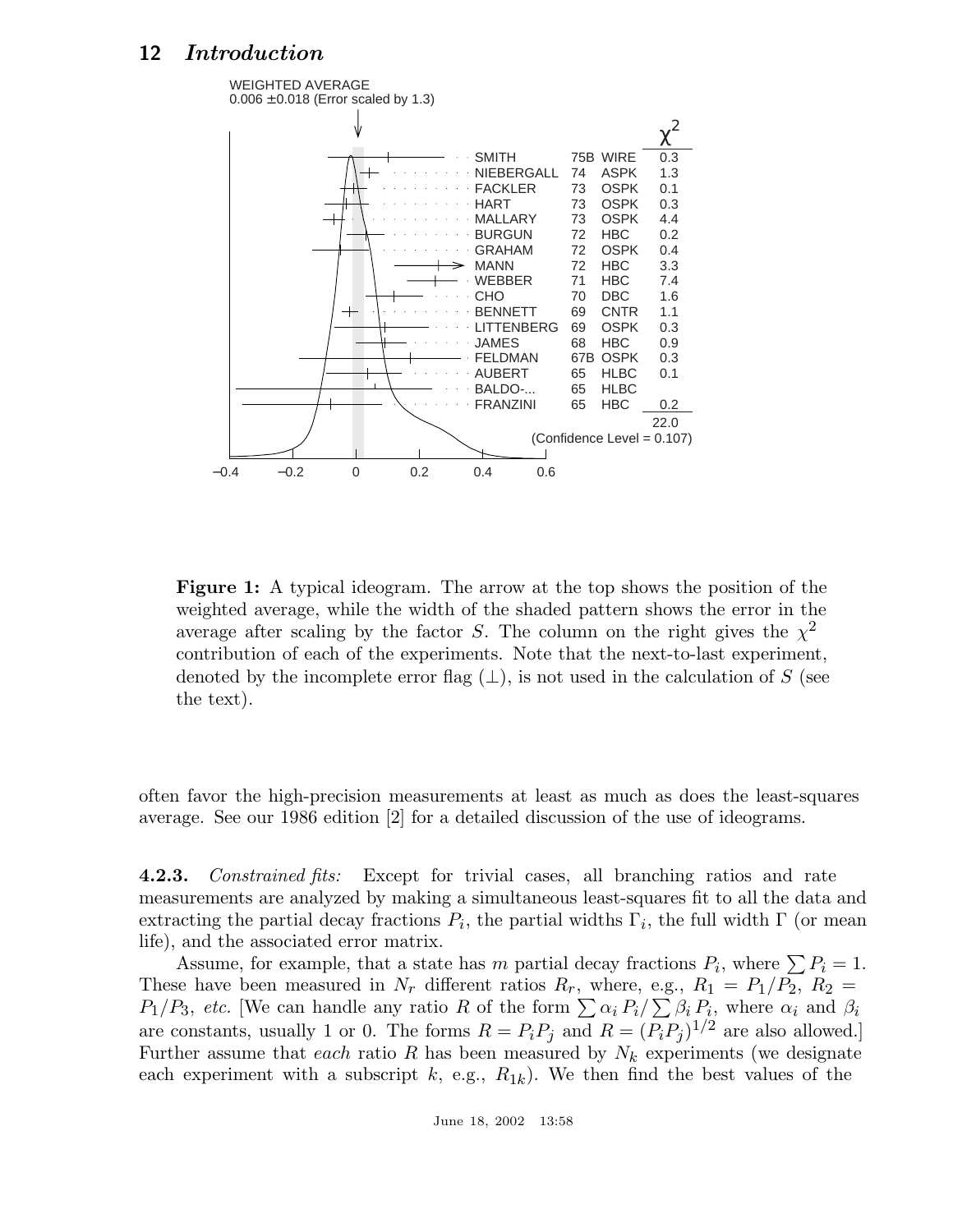fractions  $P_i$  by minimizing the  $\chi^2$  as a function of the  $m-1$  independent parameters:

$$
\chi^2 = \sum_{r=1}^{N_r} \sum_{k=1}^{N_k} \left( \frac{R_{rk} - R_r}{\delta R_{rk}} \right)^2 , \qquad (3)
$$

where the  $R_{rk}$  are the measured values and  $R_r$  are the fitted values of the branching ratios.

In addition to the fitted values  $\overline{P}_i$ , we calculate an error matrix  $\langle \delta \overline{P}_i \ \delta \overline{P}_j \rangle$ . We tabulate the diagonal elements of  $\delta \overline{P}_i = \langle \delta \overline{P}_i \delta \overline{P}_i \rangle^{1/2}$  (except that some errors are scaled as discussed below). In the Particle Listings, we give the complete correlation matrix; we also calculate the fitted value of each ratio, for comparison with the input data, and list it above the relevant input, along with a simple unconstrained average of the same input.

Three comments on the example above:

(1) There was no connection assumed between measurements of the full width and the branching ratios. But often we also have information on partial widths  $\Gamma_i$  as well as the total width Γ. In this case we must introduce  $\Gamma$  as a parameter in the fit, along with the  $P_i$ , and we give correlation matrices for the widths in the Particle Listings.

(2) We do not allow for correlations between input data. We do try to pick those ratios and widths that are as independent and as close to the original data as possible. When one experiment measures all the branching fractions and constrains their sum to be one, we leave one of them (usually the least well-determined one) out of the fit to make the set of input data more nearly independent.

(3) We calculate scale factors for both the  $R_r$  and  $P_i$  when the measurements for any R give a larger-than-expected contribution to the  $\chi^2$ . According to Eq. (3), the double sum for  $\chi^2$  is first summed over experiments  $k = 1$  to  $N_k$ , leaving a single sum over ratios  $\chi^2 = \sum \chi^2_r$ . One is tempted to define a scale factor for the ratio r as  $S_r^2 = \chi^2_r / \langle \chi^2_r \rangle$ . However, since  $\langle \chi^2_r \rangle$  is not a fixed quantity (it is somewhere between  $N_k$  and  $N_{k-1}$ ), we do not know how to evaluate this expression. Instead we define

$$
S_r^2 = \frac{1}{N_k} \sum_{k=1}^{N_k} \frac{\left(R_{rk} - \overline{R}_r\right)^2}{(\delta R_{rk})^2 - (\delta \overline{R}_r)^2} \,,\tag{4}
$$

where  $\delta \overline{R}_r$  is the fitted error for ratio r. With this definition the expected value of  $S_r^2$  is one.

The fit is redone using errors for the branching ratios that are scaled by the larger of  $S_r$  and unity, from which new and often larger errors  $\delta \overline{P}'_i$  are obtained. The scale factors we finally list in such cases are defined by  $S_i = \delta \overline{P}'_i / \delta \overline{P}_i$ . However, in line with our policy of not letting S affect the central values, we give the values of  $P_i$  obtained from the original (unscaled) fit.

There is one special case in which the errors that are obtained by the preceding procedure may be changed. When a fitted branching ratio (or rate)  $\overline{P}_i$  turns out to be less than three standard deviations  $(\delta \overline{P}'_i)$  from zero, a new smaller error  $(\delta \overline{P}''_i)^-$  is calculated on the low side by requiring the area under the Gaussian between  $\overline{P}_i - (\delta \overline{P}_i'')^-$  and  $\overline{P}_i$ to be 68.3% of the area between zero and  $\overline{P}_i$ . A similar correction is made for branching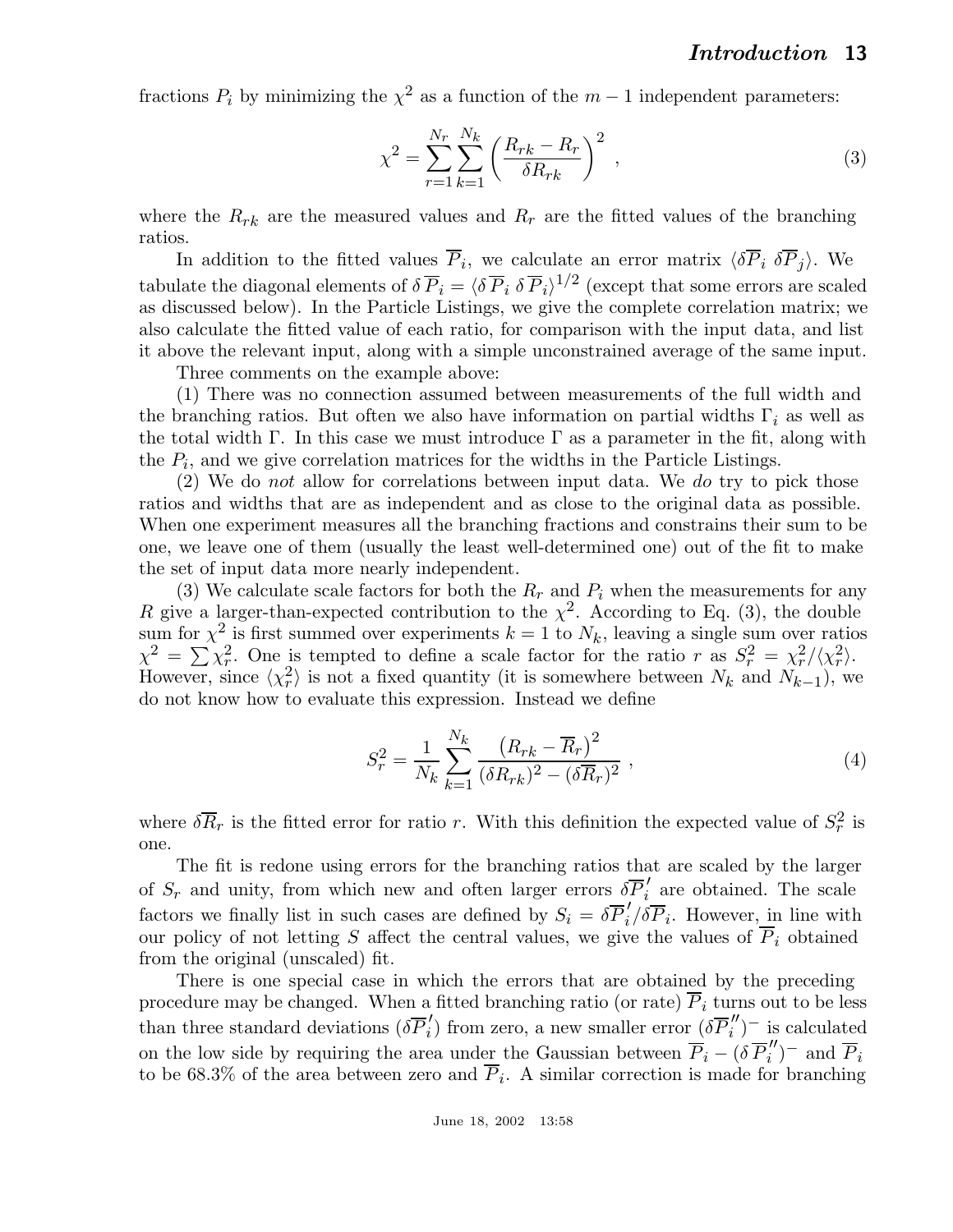fractions that are within three standard deviations of one. This keeps the quoted errors from overlapping the boundary of the physical region.

**4.3.** *Rounding*: While the results shown in the Particle Listings are usually exactly those published by the experiments, the numbers that appear in the Summary Tables (means, averages and limits) are subject to a set of rounding rules.

The basic rule states that if the three highest order digits of the error lie between 100 and 354, we round to two significant digits. If they lie between 355 and 949, we round to one significant digit. Finally, if they lie between 950 and 999, we round up to 1000 and keep two significant digits. In all cases, the central value is given with a precision that matches that of the error. So, for example, the result (coming from an average)  $0.827 \pm 0.119$  would appear as  $0.83 \pm 0.12$ , while  $0.827 \pm 0.367$  would turn into  $0.8 \pm 0.4$ .

Rounding is not performed if a result in a Summary Table comes from a single measurement, without any averaging. In that case, the number of digits published in the original paper is kept, unless we feel it inappropriate. Note that, even for a single measurement, when we combine statistical and systematic errors in quadrature, rounding rules apply to the result of the combination. It should be noted also that most of the limits in the Summary Tables come from a single source (the best limit) and, therefore, are not subject to rounding.

Finally, we should point out that in several instances, when a group of results come from a single fit to a set of data, we have chosen to keep two significant digits for all the results. This happens, for instance, for several properties of the W and Z bosons and the  $\tau$  lepton.

**4.4.** *Discussion*: The problem of averaging data containing discrepant values is nicely discussed by Taylor in Ref. 4. He considers a number of algorithms that attempt to incorporate inconsistent data into a meaningful average. However, it is difficult to develop a procedure that handles simultaneously in a reasonable way two basic types of situations: (a) data that lie apart from the main body of the data are incorrect (contain unreported errors); and (b) the opposite—it is the main body of data that is incorrect. Unfortunately, as Taylor shows, case (b) is not infrequent. He concludes that the choice of procedure is less significant than the initial choice of data to include or exclude.

We place much emphasis on this choice of data. Often we solicit the help of outside experts (consultants). Sometimes, however, it is simply impossible to determine which of a set of discrepant measurements are correct. Our scale-factor technique is an attempt to address this ignorance by increasing the error. In effect, we are saying that present experiments do not allow a precise determination of this quantity because of unresolvable discrepancies, and one must await further measurements. The reader is warned of this situation by the size of the scale factor, and if he or she desires can go back to the literature (via the Particle Listings) and redo the average with a different choice of data.

Our situation is less severe than most of the cases Taylor considers, such as estimates of the fundamental constants like  $\hbar$ , etc. Most of the errors in his case are dominated by systematic effects. For our data, statistical errors are often at least as large as systematic errors, and statistical errors are usually easier to estimate. A notable exception occurs in partial-wave analyses, where different techniques applied to the same data yield different results. In this case, as stated earlier, we often do not make an average but just quote a range of values.